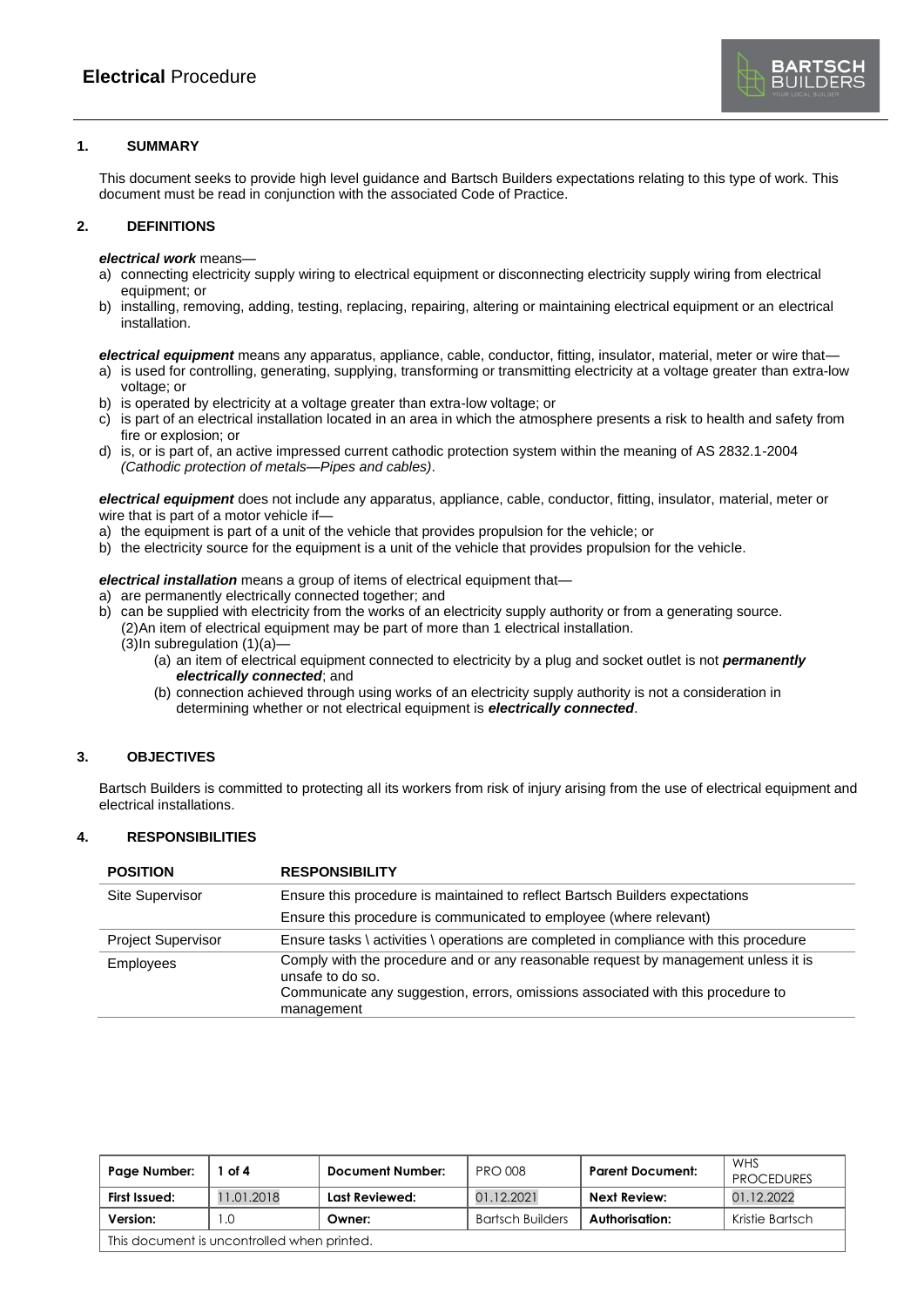

# **5. PROCEDURE \ PROCESS**

Working with electricity is part of everyday life and if not managed safely has the potential to be extremely dangers and can lead to fatal injuries. Potential risks include:

- Electric shock;
- Burns;
- Electrical current passing through the body;
- Breathing can stop;
- Heart can stop;
- Muscle spasms.

As such, Bartsch Builders will ensure that:

- Risks associated with electrical installations and electrical equipment are eliminated, or if not reasonably practicable, minimised so far as is reasonably practicable;
- Unsafe electrical equipment is isolated and not reconnected until a competent person has either:
	- Repaired the equipment, or;
	- Permanently removed the equipment.
- Electrical equipment is regularly inspected and tested by a competent person;
- Safe distances are provided and maintained when working near overhead or underground electric lines, or if not reasonably practicable, the risk is minimised in compliance with an assessment made by the electricity supply authority.

Bartsch Builders will abide by the following procedure in relation electrical safety at the workplace:

# Electrical Installations



| Page Number:                                | 2 of 4    | Document Number: | <b>PRO 008</b>          | <b>Parent Document:</b> | <b>WHS</b><br><b>PROCEDURES</b> |
|---------------------------------------------|-----------|------------------|-------------------------|-------------------------|---------------------------------|
| First Issued:                               | 1.01.2018 | Last Reviewed:   | 01.12.2021              | <b>Next Review:</b>     | 01.12.2022                      |
| Version:                                    | 1.0       | Owner:           | <b>Bartsch Builders</b> | Authorisation:          | Kristie Bartsch                 |
| This document is uncontrolled when printed. |           |                  |                         |                         |                                 |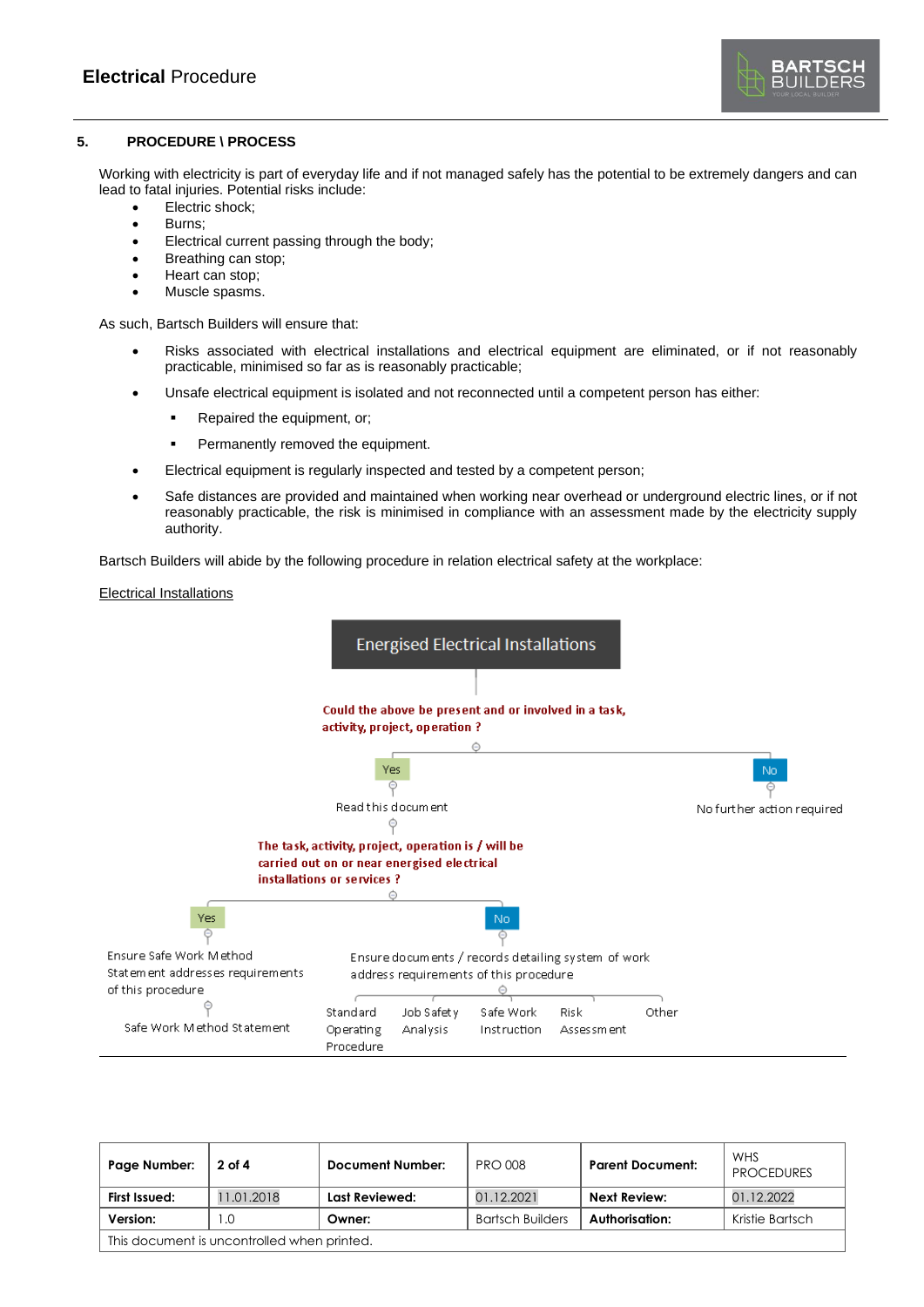All work on existing and new installations will be undertaken by a licensed electrician and upon completion a certificate of compliance will be obtained from the licensed electrician and retained by Bartsch Builders.

Bartsch Builders will ensure that hazards are identified, risks assessed and controls implemented prior to the:

- Connection and supply of electricity through a new electrical installation;
- Modification, maintenance or repair of an existing electrical installation.

#### Residual Current Devices (RCD)

At all Bartsch Builders workplaces where electricity is provided through a power circuit to a socket outlet, a non-portable Residual Current Device (RCD) will be fitted to assist in the control of any risk to persons at Work from electricity.

Where a non-portable RCD is not available, portable RCDs will be used in the following circumstances:

- Electrical equipment is used in an environment in which the normal use exposes the equipment to operating conditions that are likely to result in damage or a reduction in life span of the equipment;
- Electrical equipment is moved between different locations in circumstances where damage to the equipment or to a flexible electricity supply cord is reasonably likely;
- Electrical equipment is frequently moved during its normal use;
- Electrical equipment that forms part of, or is used in connection with an amusement device.

Regular testing of portable and non-portable RCDs is required to ensure their continued effectiveness and must be carried out by a competent person for portable RCDs and a licensed electrician for non-portable RCDs in accordance with *AS/NZS 3760:2010 In-service safety inspection and testing of electrical equipment*.

#### Electrical Plant, Equipment and Tools

All electrical equipment, including portable electrical power tools, extension leads etc., shall conform to the Industry Guideline for Safe Electrical Practices on Construction and Demolition Sites, June 2011.

Routine maintenance and testing by a competent person or a licensed electrician is required for all electrical equipment to ensure their continued safety in accordance with *AS/NZS 3760:2010 In-service safety inspections and testing of electrical equipment*. After testing, each item of plant/equipment must be attached with an appropriate and current test tag.

Workers using electrical equipment must conduct a visual inspection prior to use. Faulty or damaged equipment must not be used and the fault immediately reported to the appropriate Manager/ Supervisor. Faulty or damaged equipment must be isolated from the source of power and locked out of service. The equipment must remain out of service until repaired by a qualified electrician. If it cannot be repaired it must be removed immediately.

Double adapters are banned from use in any workplace. The use of power boards are acceptable but must have overload protection.

All electrical leads will be arranged so as not to be damaged and, where possible, leads will be kept off the floor using lead stand or insulated cable hangers and will not be extended through doorways or over sharp edges.

Electrical equipment will not be used in damp or wet conditions unless specifically designed for those conditions.

Circular saws, drills, grinders and other power tools must have correct guards fitted, and be in good operating condition, at all times. Power Leads must be suspended above the ground (minimum 1.8m high) so as not to create a tripping hazard, or be subjected to damage from equipment or materials.

All employees and subcontractors shall:

- − only use electrical equipment that they have been instructed in
- − elevate all electrical leads above ground level on insulated lead stands or plastic hooks
- maintain all electrical appliances and leads in good and serviceable condition

| Page Number:                                | 3 of 4     | <b>Document Number:</b> | <b>PRO 008</b>          | <b>Parent Document:</b> | WHS<br><b>PROCEDURES</b> |
|---------------------------------------------|------------|-------------------------|-------------------------|-------------------------|--------------------------|
| First Issued:                               | 11.01.2018 | Last Reviewed:          | 01.12.2021              | <b>Next Review:</b>     | 01.12.2022               |
| Version:                                    | .0         | Owner:                  | <b>Bartsch Builders</b> | Authorisation:          | Kristie Bartsch          |
| This document is uncontrolled when printed. |            |                         |                         |                         |                          |